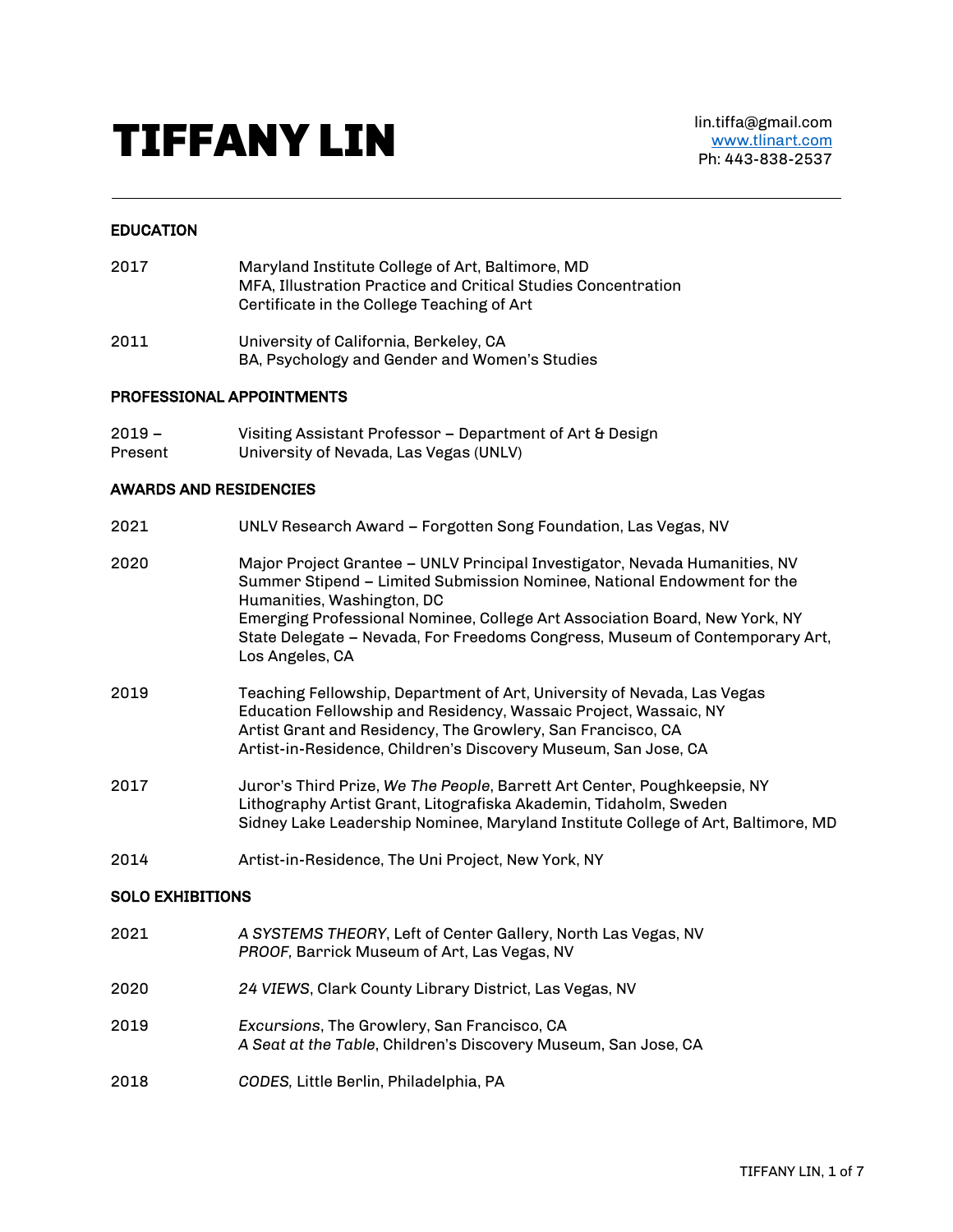# SELECTED GROUP EXHIBITIONS

| 2021 | Zoom Zone, San Jose International Airport, CA<br>A Common Thread, Barrick Museum of Art, Las Vegas, NV                                                                                                                                                                                                                                                                                                                                                     |
|------|------------------------------------------------------------------------------------------------------------------------------------------------------------------------------------------------------------------------------------------------------------------------------------------------------------------------------------------------------------------------------------------------------------------------------------------------------------|
| 2020 | (Postponed) Faculty Exhibition, Donna Beam Gallery, UNLV, NV<br>New Monuments for a Future Las Vegas, Nevada Humanities<br>A Claiming, Which Cannot be Tamed, The Holland Project, Reno, NV<br>Now, more than ever, Wassaic Project, Wassaic, NY<br>The Flag Project, Rockefeller Center, New York, NY<br>Women of Color Arts Festival, Warhol Arts Factory, Las Vegas, NV                                                                                 |
| 2019 | 100 Block Mural, The Exhibition District, San Jose, CA<br>Identity, CSMA and the City of Mountain View, City Hall, Mountain View, CA                                                                                                                                                                                                                                                                                                                       |
| 2018 | OPTIMISM, Endless Editions Biennial, EFA Project Space, New York, NY<br>Working Conditions, Asian Arts Initiative, Philadelphia, PA<br>Reading Room, Life Lessons Garage, Brooklyn, NY<br>Small Works, Juried by Philip Linhares, Richmond Art Center, Richmond, CA<br>Blue State of Mind, CUSP NYC Gallery, Sunset Park, Brooklyn, NY<br>The (anti)valentine show, Works/San José, San Jose, CA                                                           |
| 2017 | Make Room, CUSP NYC Gallery, Sunset Park, Brooklyn, NY<br>Temporary Allegiance, Knockdown Center, Queens, NY<br>We The People, Juried by Michelle Legro, Barrett Art Center, Poughkeepsie, NY<br>Blue Show, Juried by Tania Dibbs, Core New Art Space, Denver, CO<br>Elephant & Castle, Project Space 2025, Hamburg, Germany<br>MICA Grad Show II, Riggs & Leidy Gallery, Baltimore, MD<br>Contemporary Print Practices, Black Rock Center, Germantown, MD |
| 2016 | Development without Displacement, Chesapeake Art Center, Brooklyn Park, MD<br>MICA Fall Show - Image Harvest, Riggs & Leidy Gallery, Baltimore, MD                                                                                                                                                                                                                                                                                                         |

# **PERFORMANCES**

| 2020 | New Monuments for a Future Las Vegas, Nevada Humanities, Las Vegas, NV                                                                                                                                                                                          |
|------|-----------------------------------------------------------------------------------------------------------------------------------------------------------------------------------------------------------------------------------------------------------------|
| 2019 | By The People Arts Festival, Halcyon Arts Lab, Washington, DC<br>When you will have made him, The Growlery, San Francisco, CA<br>Openings, fff ensemble, Stanford University, CCRMA, Palo Alto, CA<br>Tongo & Marshall are ZNH!, Adobe Books, San Francisco, CA |
| 2018 | CODES, Little Berlin, Philadelphia, PA<br>For The Culture x This is Us, Museum of Impact and Brooklyn Public Library, NY<br>Organizing the Ordinary, STUDIOS-ID Lichtenberg, Berlin, Germany                                                                    |
| 2016 | 3:25PM in collaboration with Gu Wei, Walters Art Museum, Baltimore, MD                                                                                                                                                                                          |

# CURATORIAL PROJECTS

2021 (In progress) *24 VIEWS –* Call for Proposals, Las Vegas, NV

# 2019 *At the Pith,* Nook Gallery, Oakland, CA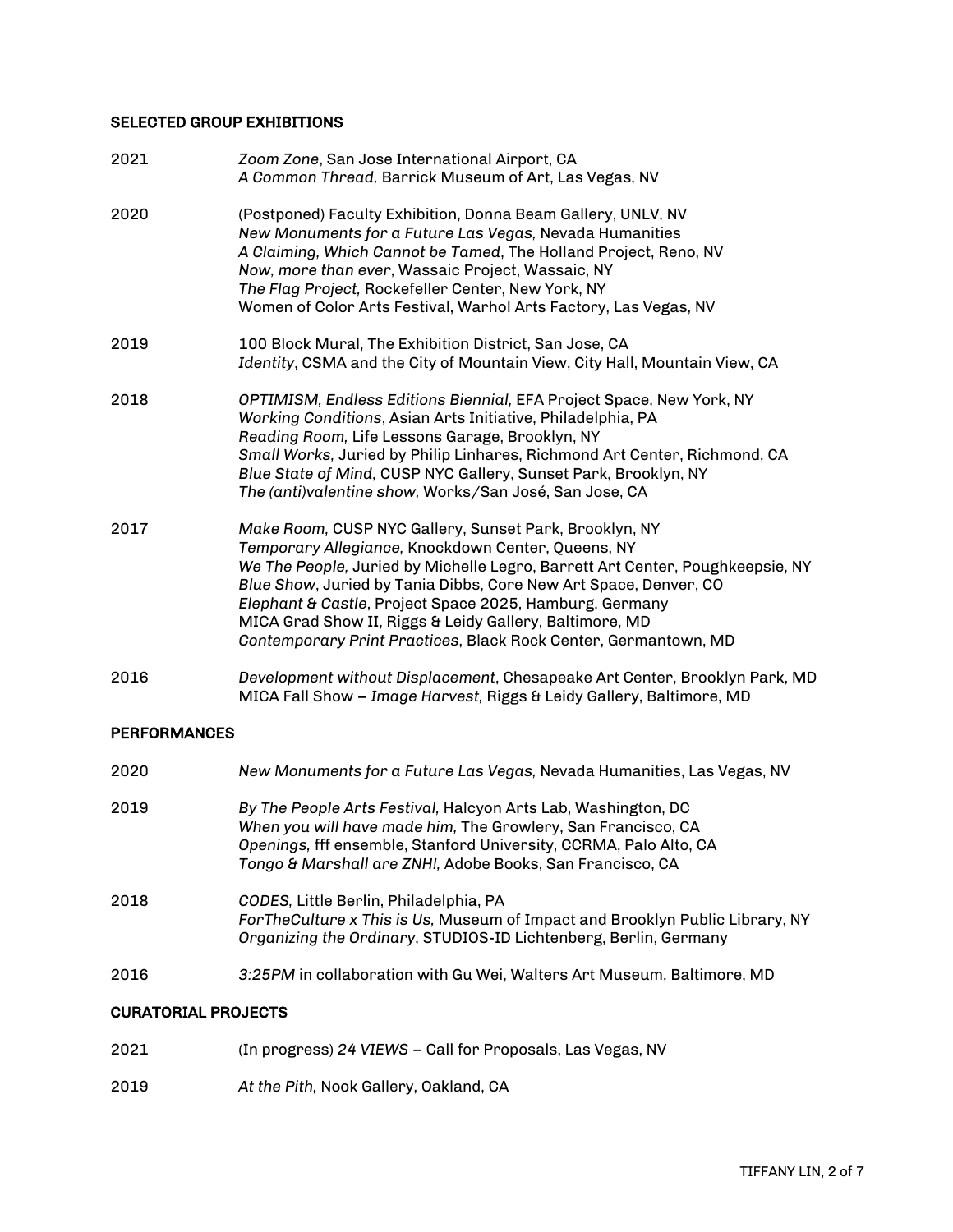#### 2018 *His Story,* Rockefeller Philanthropy Advisors, W Hotel, Seattle, WA

## PUBLICATIONS

| 2021 | Wayfinding magazine. Produced by students at UNLV.<br>Print Suite for Liberation Library. Printed by Dead Sun. Chicago, IL.                                                                                                                       |
|------|---------------------------------------------------------------------------------------------------------------------------------------------------------------------------------------------------------------------------------------------------|
| 2020 | <b>PRSPCT</b> magazine: Issue 1. Produced by students at UNLV.<br>The sky used to be blue. Humanities Heart to Heart, November 2020. Published by<br>Nevada Humanities, Las Vegas, NV. (web)<br>Maake Magazine: Issue 11. Curated by Tanya Gayer. |
| 2019 | Abolition: A Journal of Insurgent Politics, 2. Published by the Abolition Collective,<br>Chicago, IL.                                                                                                                                             |
| 2018 | RACE/d: a journal for you. Curated by Kat Sayarath. California African-American<br>Museum and University of Southern California, Los Angeles, CA.<br>Endless Editions Biennial - Optimism. Curated by Lukaza Branfman-Verissimo.                  |

#### SELF-PUBLISHED

- 2019 *A Manual by Codes* (zine) *Becoming: A letter* (zine)
- 2017 *Composition* (poetry zine) *If I Won* (zine) *Board of Chance* (bingo card)
- 2015 *The Tomb of Yeezus* (mini zine) *Ko & Lester's Eggcellent Adventure* (zine)

# SPEAKING ENGAGEMENTS

| 2021 | Lecture, UNLV AIGA Design, Las Vegas, NV, 2/17/2021                                                                                                                                                                                                                                                                                                                       |
|------|---------------------------------------------------------------------------------------------------------------------------------------------------------------------------------------------------------------------------------------------------------------------------------------------------------------------------------------------------------------------------|
| 2020 | Panelist, New Monuments: On Collaboration, Nevada Humanities, Las Vegas, NV<br>1/7/2021<br>Final Critic, Integrative Studio (Remote), The New School, New York, NY<br>12/14/2020                                                                                                                                                                                          |
| 2019 | Lecture, 23 VIEWS, Art Fundamentals, University of San Francisco, CA,<br>11/11/2019<br>Lecture, Bodies and Belonging, UNLV Barrick Museum of Art, Las Vegas, NV,<br>9/5/2019<br>Panelist, First Year Portfolio Review, California College of the Arts, Oakland, CA,<br>4/30/2019<br>Lecture, Arts Education, Senior Studio, University of San Francisco, CA,<br>4/12/2019 |
| 2018 | Lecture, Studio Practice, Integrative Studio, The New School, New York, NY,<br>9/7/2018<br>Panelist, CODES, Little Berlin, Philadelphia, PA, 8/31/2018<br>Panelist, ForTheCulture x This is Us, Brooklyn Public Library - Williamsburg,<br>8/23/2018                                                                                                                      |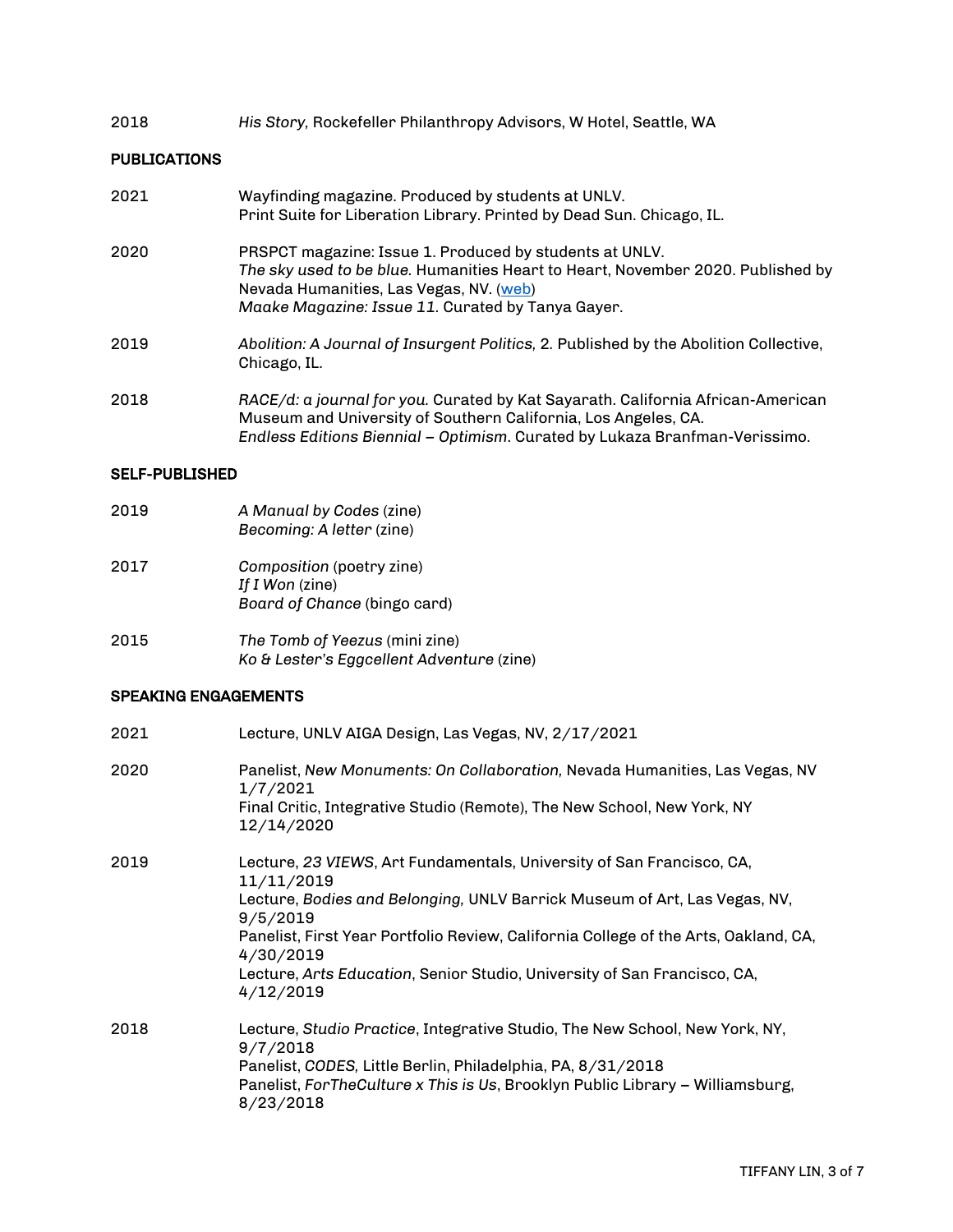Panelist, RACE/d Journal Release, California African-American Museum, 3/24/2018

2017 Lecture, *American Dream as National Mythology*, Art History Survey, Notre Dame of Maryland University. 4/4/2017

## COMMUNITY ENGAGEMENT

| 2021         | Workshop, 24 VIEWS, Left of Center Gallery, North Las Vegas, NV<br>Workshop, the sky we built, A Common Thread, Barrick Museum, Las Vegas, NY                                                                                                                                                  |
|--------------|------------------------------------------------------------------------------------------------------------------------------------------------------------------------------------------------------------------------------------------------------------------------------------------------|
| 2020         | Workshop, Dimensional Portraits, Wassaic Project, Wassaic, NY (web)<br>Workshop, 23 VIEWS, West Preparatory Academy, Clark County School District, NV                                                                                                                                          |
| 2019         | Workshop, By The People Arts Festival, Halcyon Arts Lab, Washington, DC                                                                                                                                                                                                                        |
| 2018         | Workshop, Education for Liberation, Local Color, San Jose, CA<br>Workshop, A Seat at the Table, Children's Discovery Museum, San Jose, CA                                                                                                                                                      |
| <b>PRESS</b> |                                                                                                                                                                                                                                                                                                |
| 2021         | Tiffany Lin: PROOF Catalog. Essay by Tanya Gayer. Barrick Museum, 5/2021. (web)<br>Spring 2021 Exhibitions. Southwest Contemporary, 2/2021. (web)<br>Barrick Museum of Art Presents Tiffany Lin: Proof. UNLV News Center, 1/2021.<br>(web)                                                     |
| 2020         | Desert Companion: Fall 2020. Published by Nevada Public Radio. (print)<br>Interview with Tiffany Lin, Maake Magazine, 9/2020 (web)<br>Tiffany Lin in conversation with Vi Khi Nao, Luna Luna Magazine, 2/2020 (web)                                                                            |
| 2019         | Interview with Joe Brommel, Wassaic Project (web)<br>Faculty Spotlight - College of Fine Arts, University of Nevada, Las Vegas (web)<br>Tiffany Lin showcases politically charged art, Scarlet & Gray Free Press<br>(print/web)<br>Artist Spotlight, Children's Discovery Museum, 5/2019 (web) |
| 2017         | Utländska Konstnärer Trivs På Litografiska Verkstaden, Västgota-Bladet,<br>7/14/2017 (print)<br>Slot Machines and Giant Dogs, Brown Paper Bag, 4/3/2017 (web)<br>Highlights from MICA Thesis II, BmoreArt, 4/4/2017 (web)<br>Studio Visit MFA Feature, MICA Graduate Studies, 3/18/2017 (web)  |
| 2014         | The Uni's First Artist-in-Residence, The Uni Project, 10/28/2014 (web)                                                                                                                                                                                                                         |

# TEACHING EXPERIENCE

**GRADUATE** 2020 – 2021, University of Nevada, Las Vegas Independent Study – Experimental Narrative, ART 710, required studio

UNDERGRADUATE 2019 – 2021, University of Nevada, Las Vegas Design and Media Studio II, required studio Design Ideation and Process: Printmaking Intensive, required studio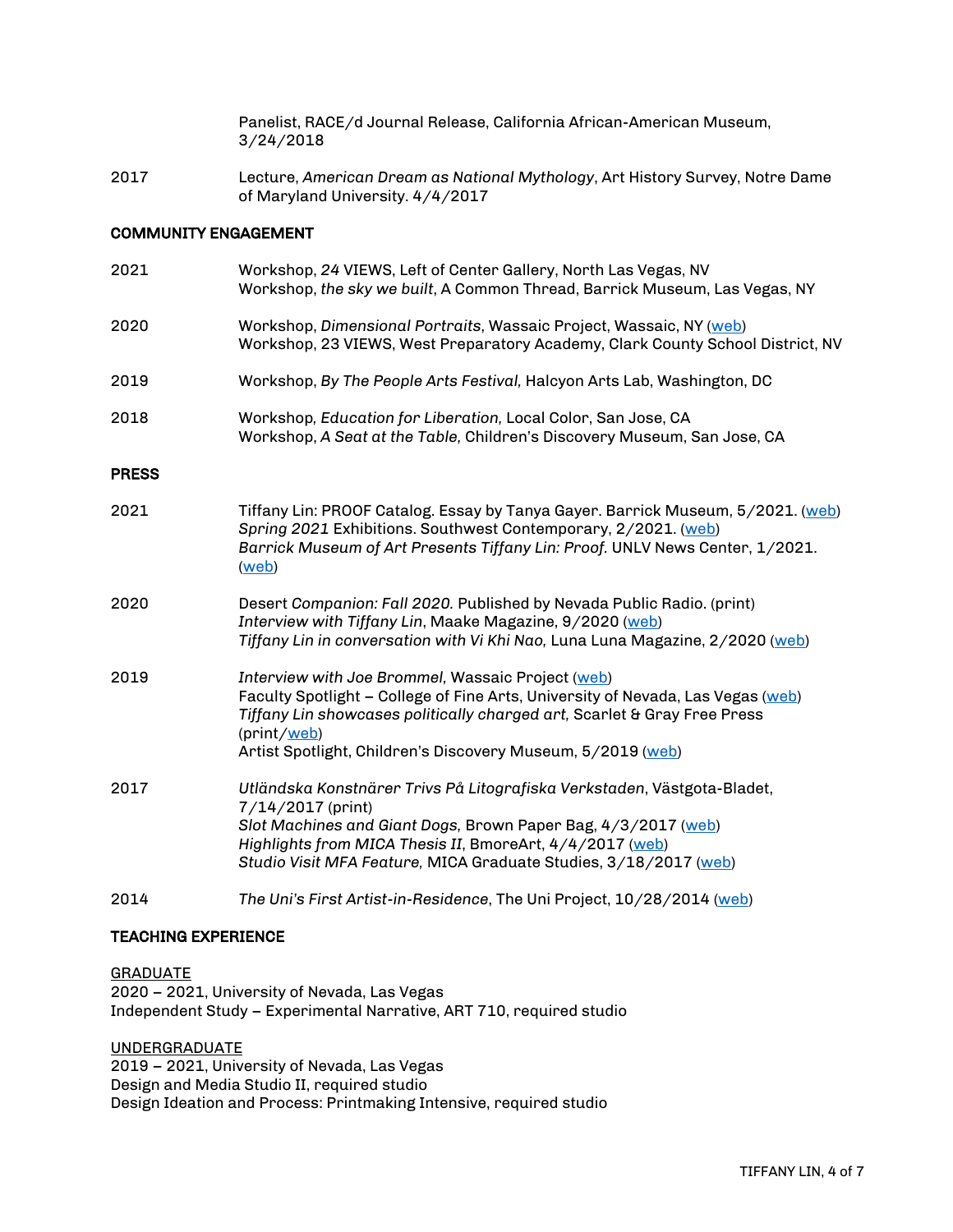Illustration I, studio elective Digital Illustration, studio elective Independent Study – Publication Design, studio elective Special Topics: Stories of Las Vegas, seminar

2015 – 2017, Maryland Institute College of Art Elements of Visual Thinking I, required studio (TA) Elements of Visual Thinking II, required studio (TA) Lithography I, printmaking major requirement (TA) Lithography II, printmaking elective (TA)

ADULT EDUCATION 2018 – 2019, Google Corporate Campus, Mountain View, CA Visual Journalism Fundamentals of Drawing Intermediate Drawing Advanced Drawing

K-5

2018 – 2019, Stocklmeir Elementary, Cupertino Unified School District, Sunnyvale, CA 2018, Edenvale Elementary, Oak Grove School District, San Jose, CA 2017 – 2018, Stevenson Elementary, Whisman School District, Mountain View, CA CA State Visual Art & Performing Arts Standards Curriculum

# INSTITUTIONAL SERVICE

University of Nevada, Las Vegas

MFA Committee – Aaron Cowan, 2021 – Present MFA Application Review – Interview Panelist, 2021 Graphic Design Capstone Event Branding Juror, 2021 Visiting Artist Lecture Series Steering Committee, 2021 Virtual Artist in Residence Selection Committee, 2021 BFA Committee – Sophia Arredondo, Sonny Tsoi, 2020 – Present Flamingo Auxiliary Building Mural Juror and Sponsor, 2020 – Present Graphic Design Curriculum Working Group, 2020 – Present Graphic Design Portfolio Review, 2020 – Present Co-Chair, Department of Art Marketing Materials – Brochure Design, 2019 – 2020 Leadership Committee, 2019 – Present BFA/MFA Guest Critic, 2019 – Present

Wassaic Project, Wassaic, NY Artist Roster for Classroom Support, Education, 2020 – Present

Children's Discovery Museum of San Jose, CA Advisory Board, Common Ground – A Seat at the Table, 2018 – Present

The Uni Project, New York, NY Advisory Board, Visual Art Programming, 2017 – Present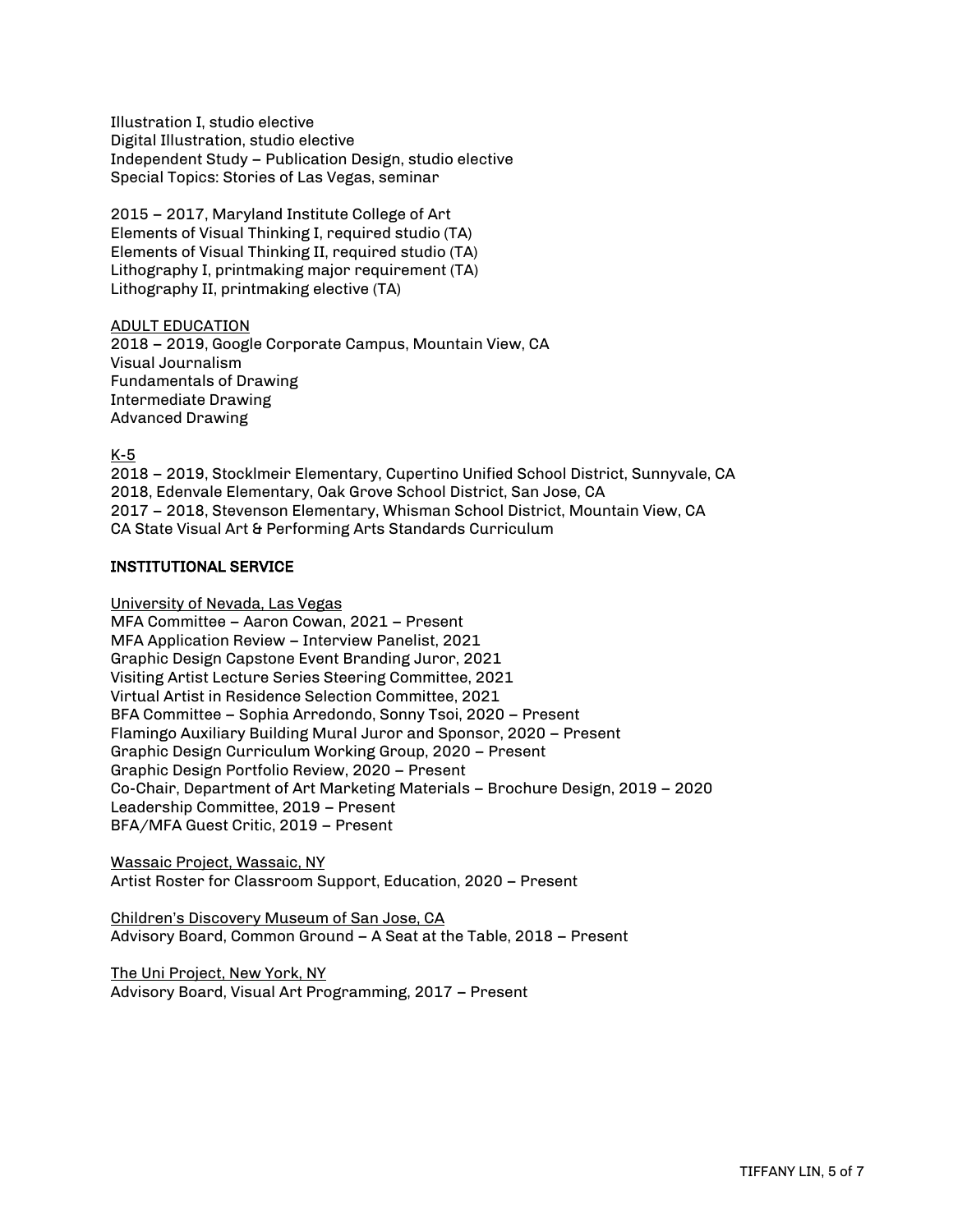# SKILLS

LANGUAGES Chinese – Mandarin, speaking (conversational), reading (beginning) Chinese – Taiwanese, speaking (conversational)

DIGITAL PROGRAMS Adobe Illustrator Adobe InDesign Adobe Lightroom Adobe Photoshop Adobe Premiere Pro Adobe XD Canvas G Suite, Google Meet WebEx Zoom

ANALOG MEDIA Drawing fundamentals Painting fundamentals Etching – dry point, aquatint Lithography – stone, aluminum plate, photo Relief – wood, linoleum Silkscreen

#### NON-ACADEMIC WORK

| $2018 - 2019$ | Program Facilitator, Common Ground, Children's Discovery Museum, San Jose, CA                          |
|---------------|--------------------------------------------------------------------------------------------------------|
| $2017 - 2019$ | Visual Art Faculty, Community School of Music and Arts, Mountain View, CA                              |
| $2016 - 2017$ | Graduate Program Assistant, Illustration Practice, Maryland Institute College of<br>Art, Baltimore, MD |
| 2016          | Design and Production Intern, Printfresh – Women's Apparel, Philadelphia, PA                           |
| $2011 - 2013$ | Community Health Specialist, Asian Health Services – Pediatrics, Oakland, CA                           |
| 2011          | Workplace Literacy Instructor, Asian Immigrant Women Advocates, Oakland, CA                            |
|               |                                                                                                        |

# SELECTED ILLUSTRATION CLIENT LIST

11:11 Press Alameda County Department of Public Health Children's Discovery Museum of San Jose Deb Chaney Editions Interrupt Magazine National Queer Asian Pacific Islander Alliance Norman Y. Mineta San Jose International Airport Stanford University, Center for Computer Research in Music and Acoustics University of Alabama Press – FC2 UNLV Magazine